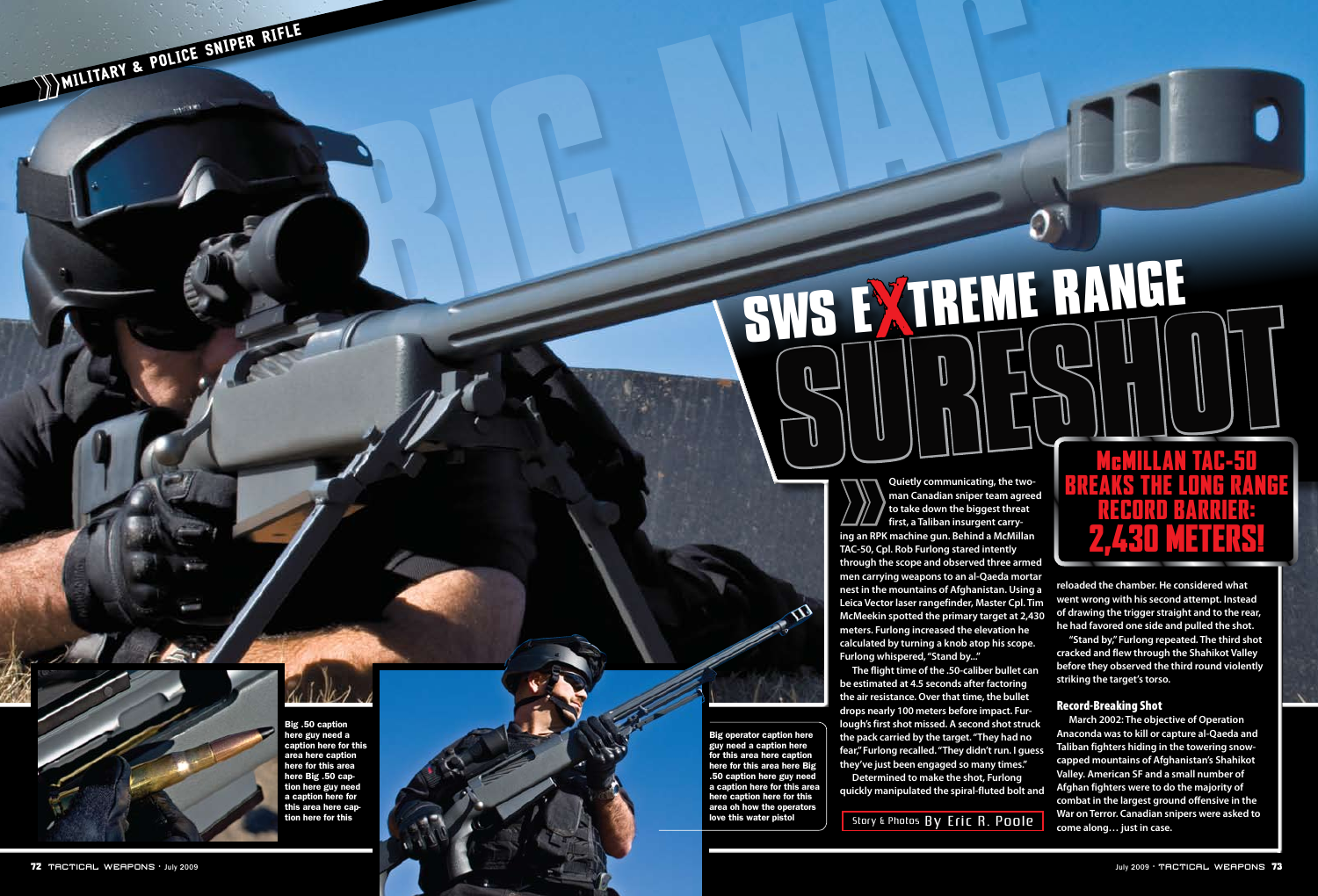Cpl. Furlong's shot broke the longest recorded kill by a sniper in combat previously held by the legendary Gunnery Sgt. Carlos Hathcock. The Marine set the longstanding record of 2,250 meters in February 1967 using a scoped .50-caliber M2 in Vietnam. Like Hathcock, Furlong seemed destined for sniping at an early age. After spreading rotten fish on a piece of wood, 10-year-old Furlong would try to shoot flies out of the air with pellet guns. Born righthanded, Furlong taught himself to fire left handed as well as right. In fact, he graduated his sniper course in 2001 after performing all of his target practice left handed. The longest combat kill now goes on record as 2,430 meters or 12.08 furlongs (in reference to the sniper's surname), an old English term meaning "furrow length" that was used to describe the distance a team of oxen could plow without resting (1/8th mile).

For 19 days, the Canadian snipers impressed their American counterparts by disposing of the enemy with relentless precision. Protected by U.S. troops, the snipers and their TAC-50 were shuttled from hill to hill as needed, destroying enemy lookouts, protecting U.S. troops moving through the valleys and destroying menacing sources of enemy fire. Furlong prefers anonymity over



recognition. "It doesn't matter who did it," said Furlong. "That guy was taken out and he didn't have an opportunity to kill anybody else, and that was it."

"These guys, regardless of what country they were from, what flag they fought under, they were just excellent military professionals," says Capt. Justin Overbaugh, commander of a U.S. scout platoon working with the Canadian snipers.

"Thank God the Canadians were there," was the statement from one American soldier. The U.S. awarded Cpl. Furlong a Bronze Star for his actions that helped to ensure the success of the mission. Just a few days later, Furlong's sniper unit became the subject of a military police criminal investigation for inappropriate conduct (allegedly showing disrespect to an enemy deceased). No charges would ever be filed, but the experience caused Cpl. Furlong and two other snipers to leave the Canadian military. After his resignation, Furlong became a police officer.

### "Big Mac Attack"

Affectionately nicknamed the "Big Mac," McMillan's TAC-50 is a sleek bolt-action rifle chambered in .50 BMG. Produced in Phoenix, Arizona, this long-range anti-materiel weapon is based on successful McMillan designs appearing in the late 1980s. Making several versions of a .50-caliber rifle, McMillan bases these products on the same proprietary action. The unique spiral fluting and long handle on the rotary bolt speeds loading operations and is manually cycled with dual lugs that lock the bolt into the receiver. The heavy match grade Lilia barrel is fluted to quickly dissipate heat and reduce the overall weight. It's fitted with an effective muzzle brake that reduces recoil.

Feeding the TAC-50 is a five-round, detachable box magazine. The fiberglass stock is one of McMillan's own, featuring a screw-on collar that is used to attach and secure the removable stock. This McMillan rifle features a spacer system that allows the operator to customize the length of pull and a saddle cheekpiece that's adjustable for comb height so the operator can obtain proper eye relief.

### Longrange Ordnance Disposal

The TAC-50 became the Canadian LRSW (Long Range Sniper Weapon) in 2000, just two years before Cpl. Furlong used one to make the longest kill. Ironically, it wasn't procured to serve as a sniper's primary weapon. Rather, the TAC-50 was sought by Canadian EOD (explosive ordnance disposal) personnel to penetrate the casings of unexploded ordnance. Afghanistan's unique terrain expanded the rifle's capable nature to bridge a distance gap exploited by Taliban insurgents. Snipers were now able to engage the enemy from ranges they had never trained for.

The TAC-50s used by the Canadian Forces were eventually designated as the C15. Even though the McMillan rifle was proven effective against enemy personnel, the Canadian LRSW places the greater emphasis on its role as an anti-materiel rifle, a role that has already been proven by Canadian and American forces alike. The U.S. Navy's EODMU-11 (Explosive Ordnance Disposal Unit 11) has distinguished the TAC-50 in service against IEDs and unexploded ordnance in Iraq. The burden of anti-personnel engagements generally falls on the shoulders of more portable centerfire weapon systems but the recorded exploits of truly longrange shooting in the thin, high-altitude air of Afghanistan illustrate the caliber's multi-mission versatility.

### »MILITARY & POLICE SNIPER RIFLE

Caption here for this area here ned a caption here for this area Caption here for this area here ned a caption here for this area boys need caption here for this area



Caption here for this area here ned a caption here for this area Caption here for this area here ned a caption here for this area boys need caption here for this area



tion here for this area Caption here for this area here ned a caption here for this area boys need caption here for this area